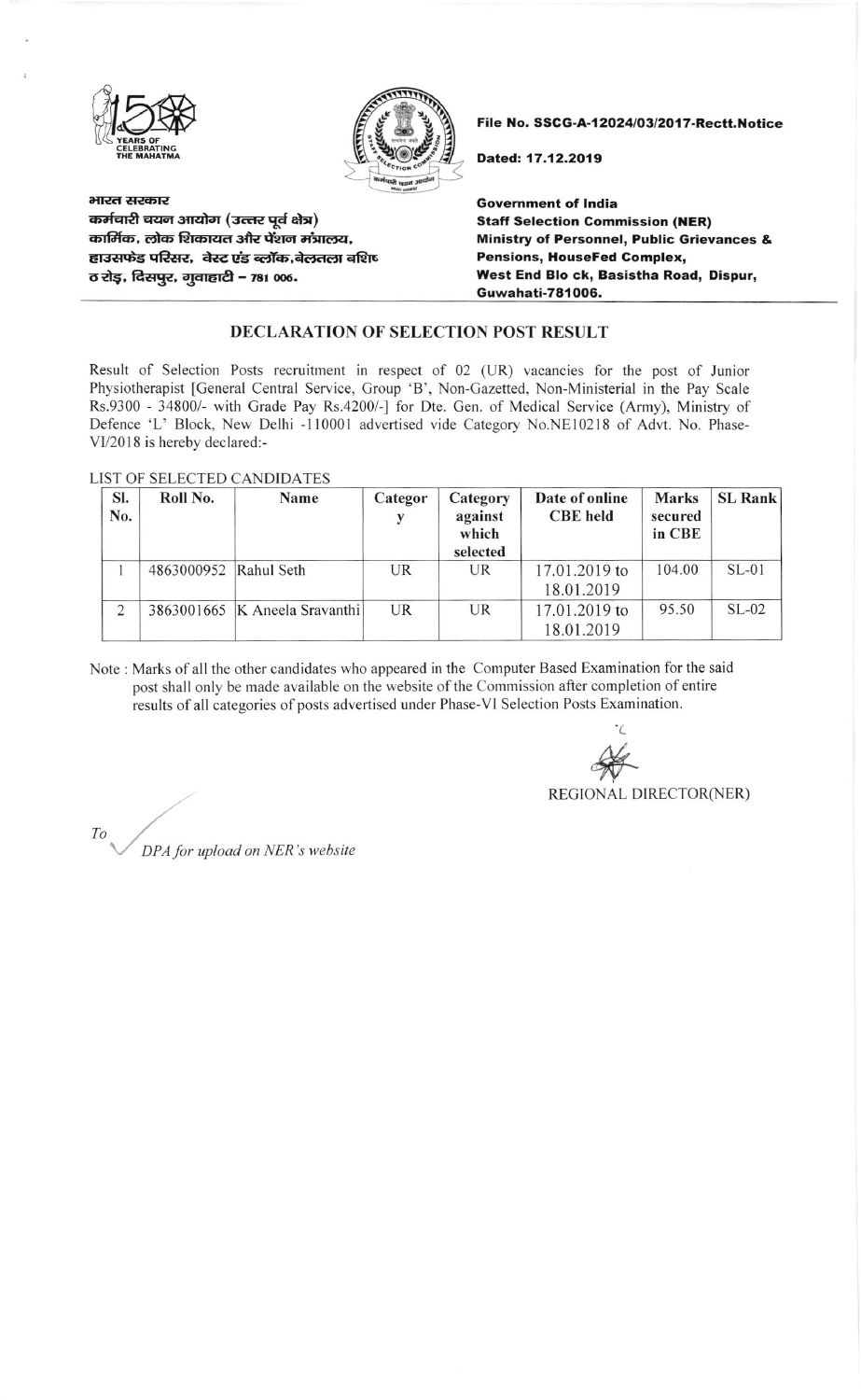



भारत सरकार कर्मचारी चयन आयोग (उत्तर पूर्व क्षेत्र) कार्मिक, लोक शिकायत और पेंशन मंत्रालय, हाउसफेड परिसर, वेस्ट एंड ब्लॉक,बेलतला बशिष ठ रोड़, दिसपुर, गुवाहाटी - 781 006.

File No. SSCG-A-12024/03/2017-Rectt.Notice

Dated: 17.12.2019

Government of India Staft Selection Gommission (NER) **Ministry of Personnel, Public Grievances &** Pensions, HouseFed Complex, West End Blo ck, Basistha Road, Dispur, Guwahati-781OO6.

## DECLARATION OF SELECTION POST RESULT

Result of Selection Posts recruitment in respect of 2 (01-0BC&01UR) vacancies for the post of Dietician Grade-lll [General Central Service, Group 'B', Non-Gazetted, Non-Ministerial in the Pay Scale Rs.9300 - 34800/- with Grade Pay Rs.4200/-] for Dte. Gen. of Medical Service (Army), Ministry of Defence 'L' Block, New Delhi - 110001 advertised vide Category No.NE10318 of Advt. No. Phase -VI/2018 is hereby declared:-

## LIST OF SELECTED CANDIDATES

| SI. | Roll No.   | Name                          | Category   | Category         | Date of online  | Marks             | <b>SL Rank</b> |
|-----|------------|-------------------------------|------------|------------------|-----------------|-------------------|----------------|
| No. |            |                               |            | against<br>which | <b>CBE</b> held | secured<br>in CBE |                |
|     |            |                               |            | selected         |                 |                   |                |
|     |            | 8863001483   Ms Vishnupriya A | <b>UR</b>  | UR               | 17.01.2019 to   | 79.50             | $SL-01$        |
|     |            |                               |            |                  | 18.01.2019      |                   |                |
| 2   | 9863001401 | Ms. M Priyanka                | <b>OBC</b> | OBC              | 17.01.2019 to   | 78.50             | $SL-02$        |
|     |            |                               |            |                  | 18.01.2019      |                   |                |

Note: Marks of all the other candidates who appeared in the Computer Based Examination forthe said post shall only be made available on the website of the Commission after completion of entire results of all categories of posts advertised under Phase-VI Selection Posts Examination.

REGIONAL DIRECTOR(NER)  $\frac{c}{\sqrt{2}}$ 

To DPA for upload on NER's website